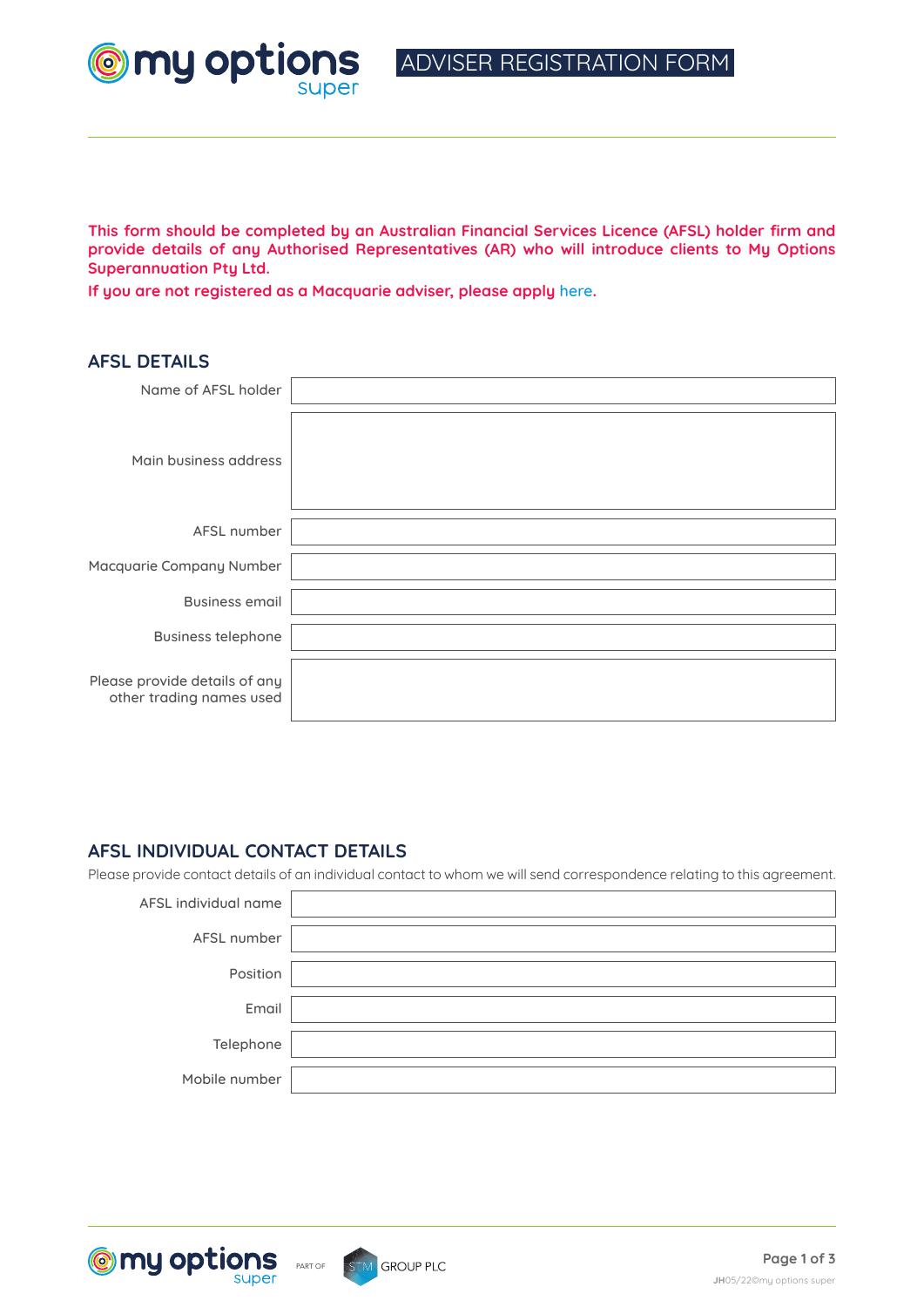## **AUTHORISED REPRESENTATIVES DETAILS**

Please supply details of each AR under your AFSL that you have authorised to provide Self-Managed Superannuation Fund (SMSF) advice.

| <b>Individual AR Name</b>                  |                                   |
|--------------------------------------------|-----------------------------------|
| <b>AR Business Name</b><br>(if applicable) |                                   |
| ASIC Authorised Representative Number      |                                   |
|                                            | Categories of authorised services |
| Macquarie Adviser/Representative Number    |                                   |
| <b>Business address</b>                    |                                   |
| <b>Business email</b>                      |                                   |
| <b>Business telephone</b>                  |                                   |
|                                            |                                   |
| <b>Individual AR Name</b>                  |                                   |
| <b>AR Business Name</b><br>(if applicable) |                                   |
| ASIC Authorised Representative Number      |                                   |
| Categories of authorised services          |                                   |
| Macquarie Adviser/Representative Number    |                                   |
| <b>Business address</b>                    |                                   |
| <b>Business email</b>                      |                                   |
| <b>Business telephone</b>                  |                                   |
|                                            |                                   |
| <b>Individual AR Name</b>                  |                                   |
| <b>AR Business Name</b><br>(if applicable) |                                   |
| ASIC Authorised Representative Number      |                                   |
|                                            | Categories of authorised services |
| Macquarie Adviser/Representative Number    |                                   |
| <b>Business address</b>                    |                                   |
| <b>Business email</b>                      |                                   |
| <b>Business telephone</b>                  |                                   |

#### **Please photocopy this page to provide details of additional individuals**